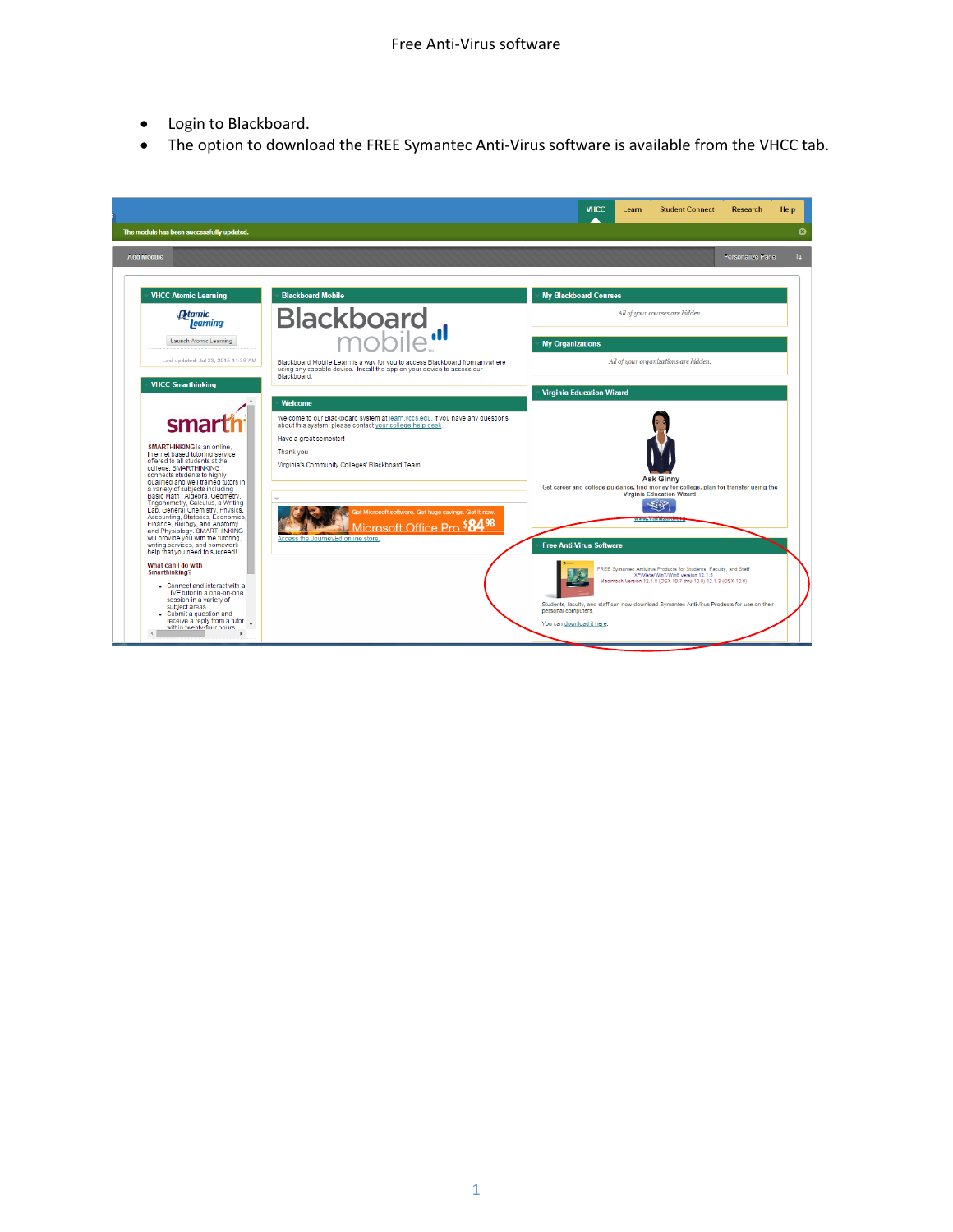- Before you get stared, if you have a Windows system, you will need to determine if you have a 32 bit or a 64 bit operating system.
- Open the Control Panel on your computer and choose System (System and Security on Windows 8).
- Make a note of the System type you have. See example below.

|                                      |                                                              |                                                         | $=$ $\blacksquare$                                     | $\mathbf{x}$ |
|--------------------------------------|--------------------------------------------------------------|---------------------------------------------------------|--------------------------------------------------------|--------------|
|                                      | Control Panel > All Control Panel Items > System             |                                                         | Search Control Panel<br>$+$<br>$\overline{\mathbf{v}}$ | ρ            |
| <b>Control Panel Home</b>            | View basic information about your computer                   |                                                         |                                                        | $\circledR$  |
| <b>Device Manager</b>                | <b>Windows edition</b>                                       |                                                         |                                                        |              |
| Remote settings                      | <b>Windows 7 Enterprise</b>                                  |                                                         |                                                        |              |
| System protection                    | Copyright © 2009 Microsoft Corporation. All rights reserved. |                                                         |                                                        |              |
| Advanced system settings             | <b>Service Pack 1</b>                                        |                                                         |                                                        |              |
|                                      | System                                                       |                                                         |                                                        |              |
|                                      | Rating:                                                      | 6.6 Your Windows Experience Index needs to be refreshed |                                                        |              |
|                                      | Processor:                                                   | Intel(R) Core(TM) i7-3520M CPU @ 2.90GHz 2.90 GHz       |                                                        |              |
|                                      | Installed memory (RAM):                                      | 8.00 GB (7.88 GB usable)                                |                                                        |              |
|                                      | System type:                                                 | 64-bit Operating System                                 |                                                        |              |
|                                      | Pen and Touch:                                               | No Pen or Touch Input is available for this Display     |                                                        |              |
|                                      | Computer name, domain, and workgroup settings                |                                                         |                                                        |              |
|                                      | Computer name:                                               | <b>FS13LT-PCONLEY</b>                                   | Change settings                                        |              |
|                                      | Full computer name:                                          | FS13LT-PCONLEY.vhcc.edu                                 |                                                        |              |
|                                      | <b>Computer description:</b>                                 |                                                         |                                                        |              |
|                                      | Domain:                                                      | vhcc.edu                                                |                                                        |              |
|                                      | <b>Windows activation</b>                                    |                                                         |                                                        |              |
| See also                             | Windows is activated                                         |                                                         |                                                        |              |
| <b>Action Center</b>                 | Product ID: 00392-918-5000002-85877                          | Change product key                                      | Microsoft                                              |              |
| <b>Windows Update</b>                |                                                              |                                                         | software                                               |              |
| Performance Information and<br>Tools |                                                              |                                                         | Learn more online                                      |              |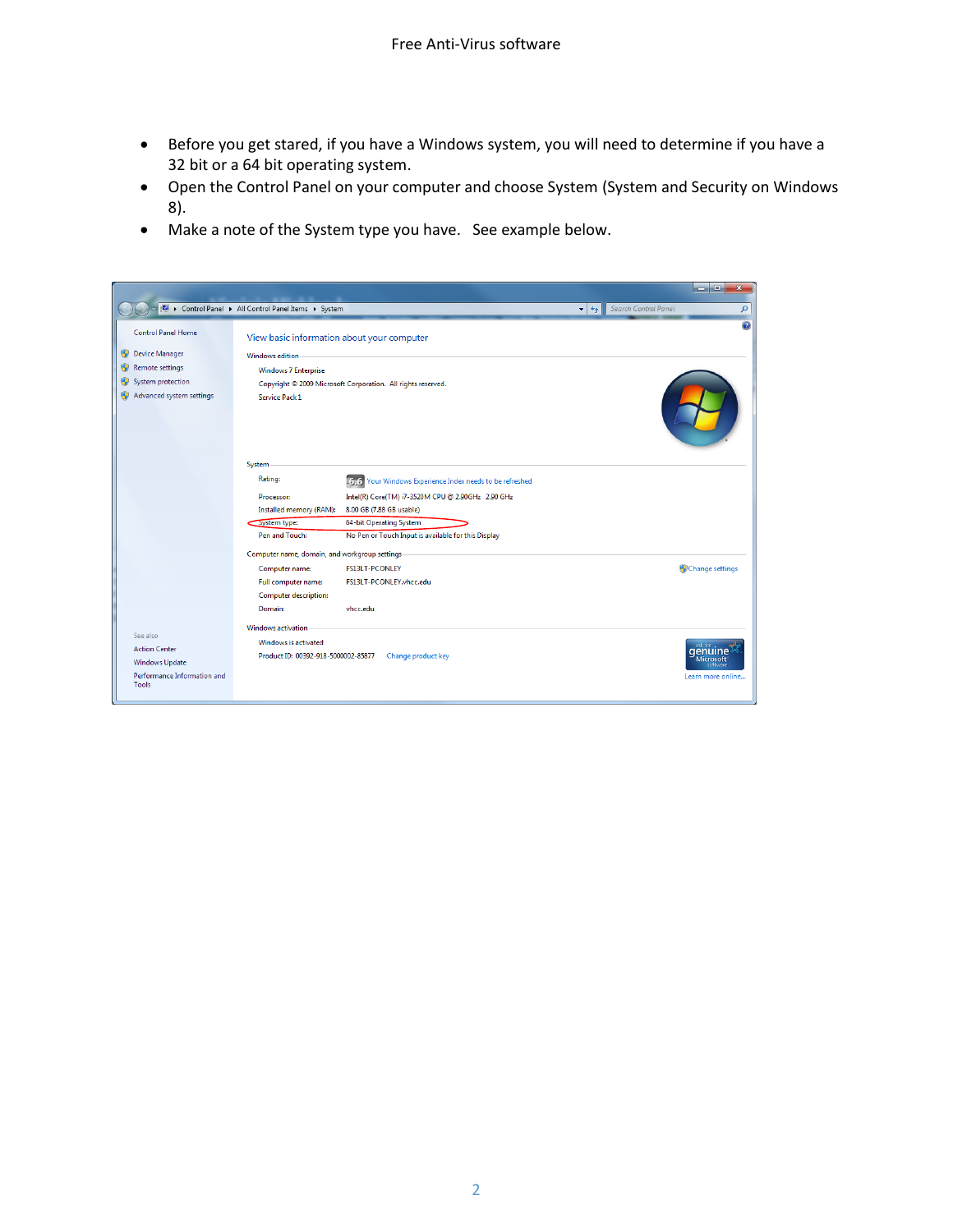## Free Anti-Virus software



Students, faculty, and staff can now download Symantec AntiVirus Products for use on their personal computers.

## Accept the License Agreement as shown below.